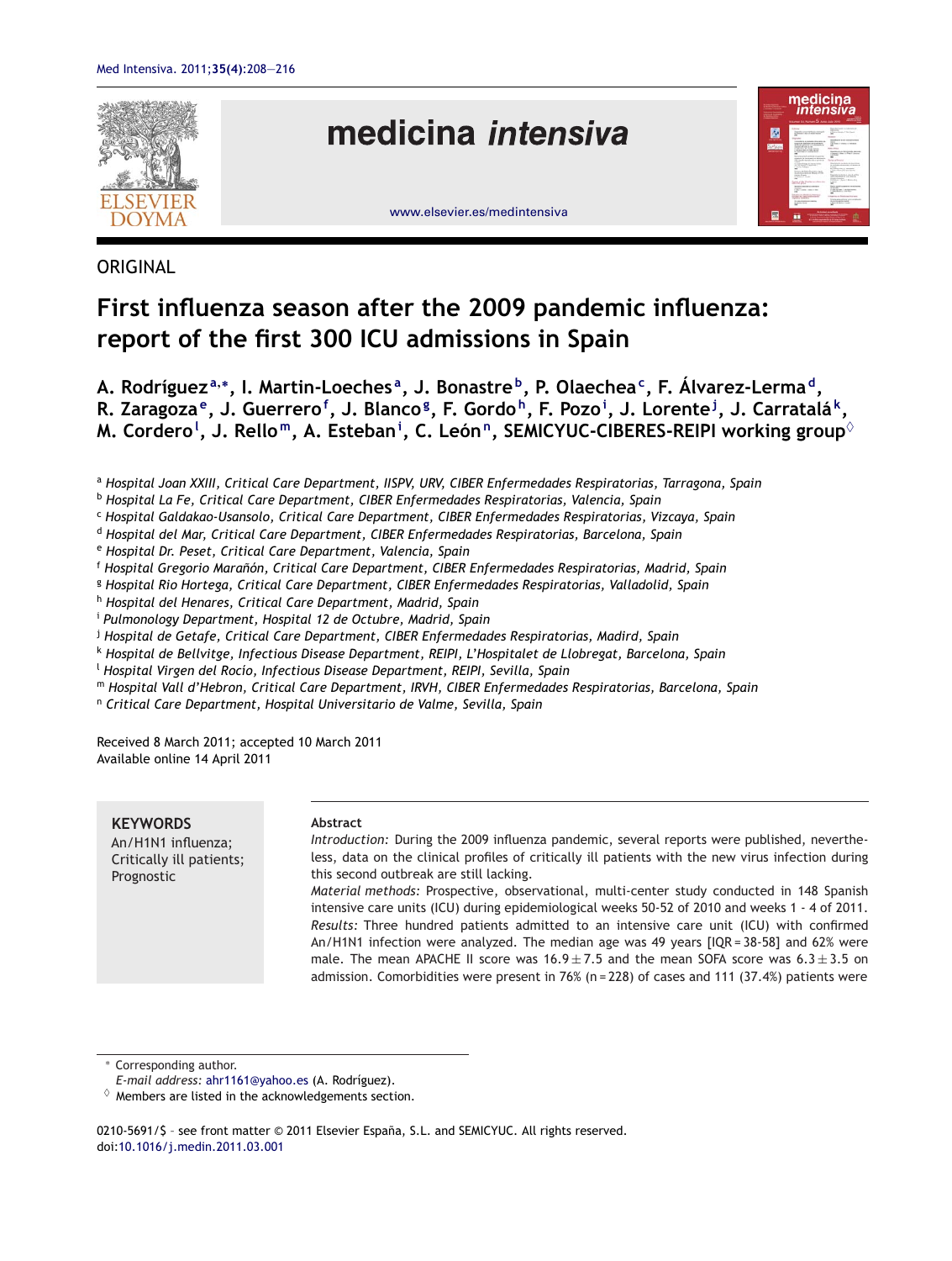reportedly obese and 59 (20%) were COPD. The main presentation was viral pneumonia with severe hypoxemia in 65.7% (n = 197) of the patients whereas co-infection was identified in 54 (18%) patients. All patients received antiviral treatment and initiated empirically in 194 patients (65.3%), however only 53 patients (17.6%) received early antiviral treatment. Vaccination was only administered in 22 (7.3%) patients. Sixty-seven of 200 patients with ICU discharge died. Haematological disease, severity of illness, infiltrates in chest X-ray and need for mechanical ventilation were variables independently associated with ICU mortality.

*Conclusions:* In patients admitted to the ICU in the post-pandemic seasonal influenza outbreak vaccination was poorly implemented and appear to have higher frequency of severe comorbidities, severity of illness, incidence of primary viral pneumonia and increased mortality when compared with those observed in the 2009 pandemic outbreak.

© 2011 Elsevier España, S.L. and SEMICYUC. All rights reserved.

#### **Primera epidemia de gripe estacional después de la pandemia por gripe A en 2009: descripción de los primeros 300 ingresos en UCI espanolas ˜**

#### **Resumen**

*Introducción:* Durante la pandemia de gripe A, se publicaron diferentes comunicaciones. No obstante, el perfil clínico de los pacientes críticos afectados por este virus durante este segundo brote epidémico es poco conocido.

*Material y métodos:* Estudio prospectivo, observacional y multicéntrico realizado en 148 UCI españolas entre las semanas epidemiológicas 50 de 2010 y 4 de 2011.

*Resultados:* Se incluyó a los primeros 300 pacientes ingresados en UCI con infección confirmada por An/H1N1. La media de edad fue de 49 [38-58] años y el 62% eran varones. La media de APACHE II fue 16,9  $\pm$  7,5, con una media de SOFA de 6,3  $\pm$  3,5. El 76% (n = 228) de los pacientes presentaron alguna comorbilidad, 111 (37,4%) eran obesos y 59 (20%) presentaban EPOC. La presentación clínica más habitual fue la neumonía viral con hipoxemia severa (65,7%; n = 197), mientras que se observó coinfección en 54 pacientes (18%). Todos recibieron tratamiento antiviral, de forma empírica en 194 (65,3%). Sólo 53 pacientes (17,6%) recibieron tratamiento antiviral precoz; 22 pacientes (7,3%) estaban vacunados. Cumplieron su evolución en UCI 200 pacientes, y fallecieron 67 de ellos. La enfermedad hematológica, la gravedad general, los infiltrados en la radiografía de tórax y la necesidad de ventilación mecánica fueron las variables asociadas de forma independiente con la mortalidad.

*Conclusiones:* Los pacientes críticos ingresados en UCI durante el brote estacional de gripe pospandémica evidenciaron escaso nivel de vacunación, mayor frecuencia de comorbilidades, un nivel gravedad más elevado, mayor incidencia de neumonía viral primaria y una mortalidad superior en comparación con lo observado durante la pandemia de 2009.

© 2011 Elsevier España, S.L. y SEMICYUC. Todos los derechos reservados.

# **Introduction**

During the 2009 influenza pandemic caused by the A(H1N1) 2009 virus, several reports were published regarding the presentation of this disease with severe acute respiratory symptoms in hospitalized patients<sup> $1-4$ </sup>. Rapidly progressive viral pneumonia represents the primary cause of intensive care unit (ICU) admission with mortality rates ranging from 17.3% to 46% among different sites<sup>1-3,5-9</sup>. This disease represented a challenge for critical care physicians worldwide. In the 2010-11 winter a seasonal outbreak of influenza has been detected in Spain with most cases caused by the former A/H1N1 2009 pandemic virus, currently called ''new A/H1N1 virus'' (An/H1N1). Data on the clinical profiles of critically ill patients with the virus An/H1N1 infection during this outbreak are still lacking. Here, we present our experience in a series of the first 300 critically ill patients admitted to Spanish ICUs.

#### **Material and methods**

This prospective, observational cohort study of ICU patients was conducted across 148 ICUs in Spain. Data were obtained from a voluntary registry created by the Spanish Society of Intensive Care Medicine (SEMICYUC), the Spanish Network for Research on Infectious Disease (REIPI) and the Spanish Biomedical Research Center Network on Respiratory Diseases (CIBERES). The study was approved by the Joan XXIII University Hospital Ethics Committee (IRB NEU-MAGRIP/11809). Patient identification remained anonymous and the informed consent requirement was waived due to the observational nature of the study.

Data were reported by the attending physician reviewing medical charts and radiological and laboratory records. In this case series, data on all patients within the cohort consecutively diagnosed with An/H1N1 influenza between epidemiological weeks 50-52 of 2010 and weeks 1-4 of 2011 are presented ([fig. 1\)](#page-2-0). Children under 15

# **PALABRAS CLAVE**

Nueva Gripe An/H1N1; Pacientes críticos; Pronóstico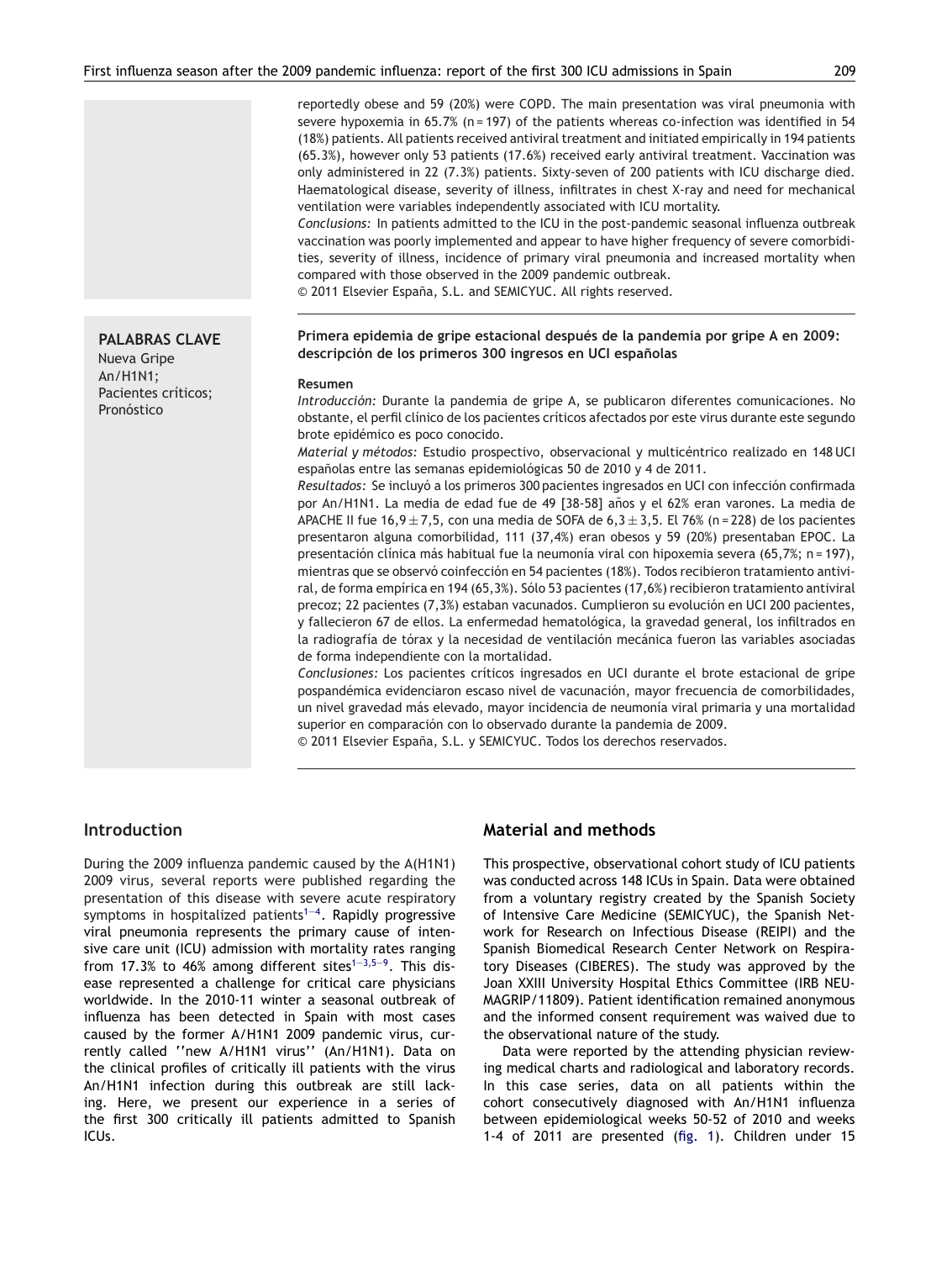<span id="page-2-0"></span>

**Figure 1** Number of confirmed cases of An/H1N1 virus infection admitted to intensive care unit and clinical attack rate in Spain (solid line).

years old were not enrolled in the registry. The An/H1N1 infection was confirmed by means of realtime reversetranscription-polymerase chain reaction (RT-PCR) on either nasopharyngeal swab samples or tracheal secretions ordered by the attending physicians at ICU admission. An/H1N1 testing was performed in each institution or centralized in a reference laboratory when local resources were not available. A confirmed case was defined as an acute respiratory illness with laboratory-confirmed An/H1N1. Only confirmed cases were included in the current report.

The ICU admission criteria and treatment decisions for all patients, including determination of the need for intubation and type of antibiotic or antiviral therapy administered, were not standardized and were made by the attending physician. Systemic corticosteroid use was implemented when patients developed shock (hydrocortisone), or coadjuvant treatment was used for pneumonia (methylprednisolone). Orally administered oseltamivir (150 mg/24 h or 300 mg/24 h) or intravenous zanamivir (600 mg/12 h) was chosen by the attending physician.

#### **Definitions**

Primary viral pneumonia was defined in patients presenting illness with acute respiratory distress and unequivocal alveolar opacities involving two or more lobes with negative respiratory and blood bacterial cultures during the acute phase of influenza virus infection<sup>5</sup>.

Community-Acquired Respiratory Co-infection (CARC) was defined as any infection diagnosed within the first 2 days of hospitalization<sup>10</sup>. Infections occurring later were considered nosocomial<sup>11</sup>. Definition of Hospital-Acquired Pneumoniae (HAP) was based on current American Thoracic Society and Infectious Disease Society of America guidelines[12.](#page-8-0) Patients who presented healthcare-associated pneumonia (HCAP) were excluded from the present study<sup>12</sup>. Obese patients were defined as those with a body mass index  $(BMI)$  over 30<sup>13</sup>.

Patient who had previously received Influenza A (H1N1) 2009 monovalent or seasonal influenza 2010-11 vaccination were considered to be ''vaccinated''.

#### **Statistical analysis**

Discrete variables are expressed as counts (percentage) and continuous variables as means  $\pm$  standard deviation (SD) or medians [25th to 75th interquartile range (IQR)]. For the demographic and clinical characteristics of the patients, differences between groups were assessed using the  $\chi^2$ test and Fisher's exact test for categorical variables and the Student's t-test or Mann-Whitney U test for continuous variables. Stepwise logistic regression analysis was used to determine the impact of each variable on ICU mortality. The variables included in the multivariate model were those that showed significant differences in the univariate analysis [\(Table 2\),](#page-4-0) including the variable ''vaccination condition'' due to its potential clinical interest. Risk is expressed as odds ratio (OR) and its 95% confidence interval (CI).

Data analyses were performed using SPSS 15.0 for windows (SPSS, Chicago, IL, USA). Values of *P* < .05 were considered to indicate statistical significance.

### **Results**

Data from the first 300 adults admitted to Spanish ICUs during the winter of 2010-11 due to An/H1N1 infection are the focus of the present report. Patients were young (median 49 years) and 62% were male. The mean APACHE II score was  $16.9 \pm 7.5$  and the mean SOFA score was  $6.3 \pm 3.5$  on admission. The baseline characteristics of the population are shown in [Table 1. C](#page-3-0)omorbidities were present in 76% (n = 228) of cases. The main comorbid condition reported was obesity in 111 patients (37.4%) followed by chronic obstructive pulmonary disease (COPD) (n = 59; 20%), diabetes mellitus  $(n = 45; 15.2%)$  and haematological disease  $(n = 37, 12.5%)$ [\(fig. 2\).](#page-3-0)

The main presentation was viral pneumonia with severe hypoxemia that was present in  $65.7%$  (n = 197) of the patients. Forty (13.3%) patients had COPD exacerbation or severe asthma, and CARC was identified in 54 (18%) patients. *Streptococcus pneumoniae* (n = 21), *Pseudomonas aeruginosa* (n = 6), *Staphylococcus aureus* (n = 6) and *Streptococcus pyogenes* (n = 4) were the most frequent microorganisms isolated.

Two-hundred and thirty-seven patients (79%) required mechanical ventilation (MV). Non-invasive ventilation was used in 105 (35%), and failed in 53 patients (50.5%). Onehundred fifty-three patients (51.0%) required vasopressor drugs at ICU admission and 54 (18%) developed acute kidney injury. Forty-one (13.6%) of them received renal replacement techniques.

All patients received antiviral treatment for a median duration of 7 [6-10] days, which was initiated empirically in 194 patients (65.3%). Two-hundred and eighty-five (95%) received oseltamivir, whereas zanamivir was administered in 15 (5%) patients. Finally, eight patients (2.7%) received both antiviral drugs. The median time between the onset of symptoms and the first administered antiviral dose was 5 [3- 7] days, with a dose of 75 mg/day in 50.3% ( $n = 151$ ) of cases. Only 53 patients (17.6%) received early antiviral treatment (<48 h from symptoms onset).

One-hundred and thirty-one patients (43.6%) received early corticosteroid therapy at ICU admission for a median of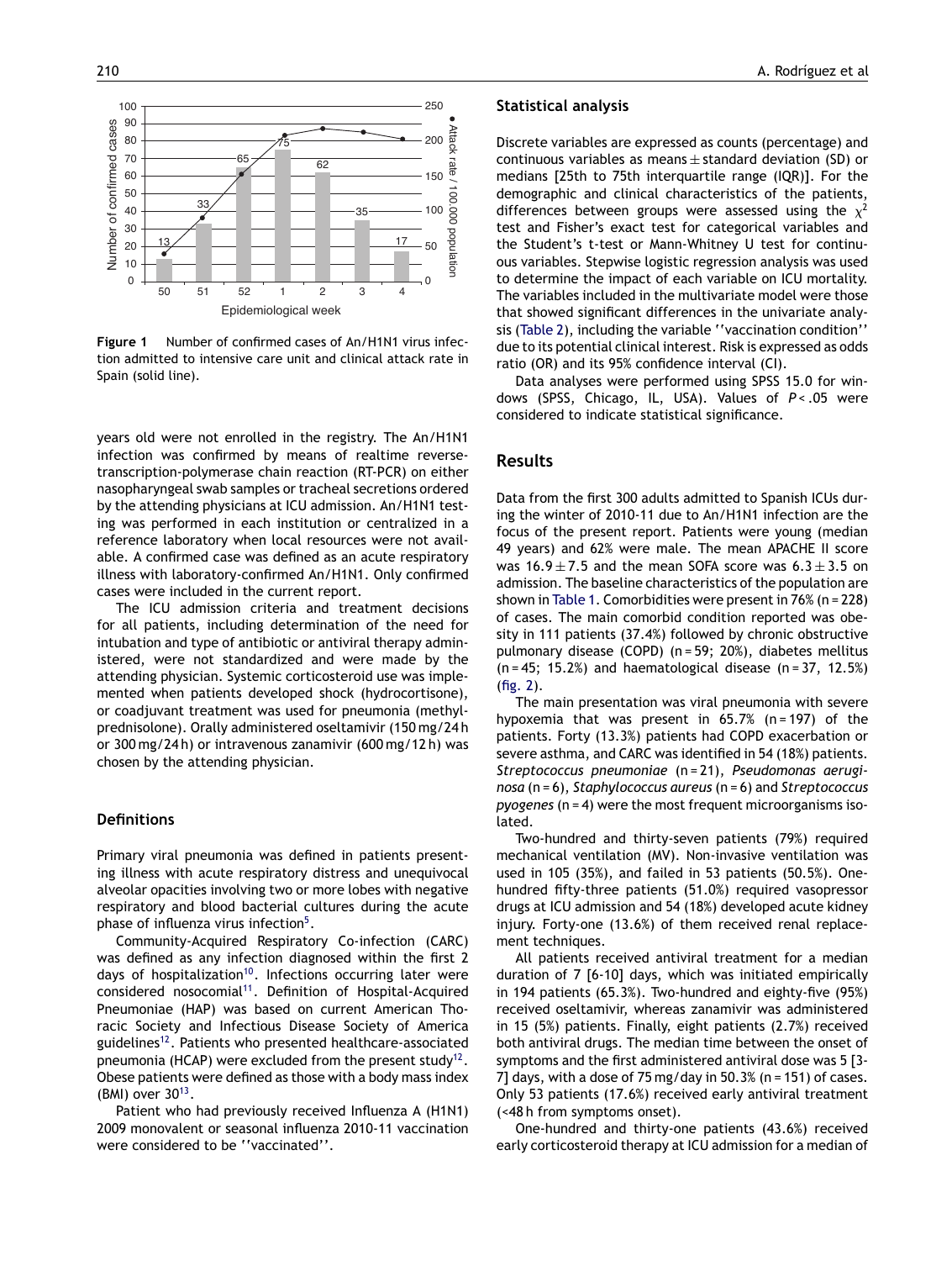<span id="page-3-0"></span>**Table 1** Baseline demographic characteristics of critically ill patients with infection by influenza A(H1N1) virus (n = 300).

| Variable                                                                    | Overall $(n = 300)$ | Non vaccinated<br>$(n = 278)$ | Vaccinated $(n = 22)$ |  |
|-----------------------------------------------------------------------------|---------------------|-------------------------------|-----------------------|--|
| Age, years, median (IQR)                                                    | 49 (38.5-58)        | 48 (38-57)                    | 55 $(48.5-69.5)^a$    |  |
| Male sex, $n$ $\left(\% \right)$                                            | 188 (62.6)          | 173(62.2)                     | 15(68.2)              |  |
| APACHE II score at day 1, mean (SD)                                         | 16.9(7.5)           | 16.7(7.4)                     | 19(7.9)               |  |
| SOFA score al day 1, mean (SD)                                              | 6.3(3.5)            | 6.2(3.5)                      | 7(3.8)                |  |
| Time between onset symptoms and hospital<br>admission in days, median (IQR) | $4(3-7)$            | $4(3-7)$                      | $3.5(1.5-7.5)$        |  |
| Time between hospital admission and ICU<br>admission in days, median (IQR)  | $1(1-2)$            | $1(1-3)$                      | $1.5(1-4)^a$          |  |
| Quadrants infiltrated in chest X-ray at ICU<br>admission, mean (SD)         | 2.3(1.2)            | 2.4(1.2)                      | 1.9(1.4)              |  |
| Mechanical ventilation, $n$ (%)                                             | 239 (79.6)          | 222 (79.8)                    | 17(77.3)              |  |
| Prone ventilation, $n$ (%)                                                  | 59 (19.6)           | 57(20.5)                      | 2(9.1)                |  |
| Shock at ICU admission, $n$ (%)                                             | 153(51)             | 143(51.4)                     | 10(45.4)              |  |
| Oseltamivir regimen (150 mg/day), n (%)                                     | 153(51)             | 143(51.4)                     | 10(45.4)              |  |
| Steroid therapy at ICU admission, n (%)                                     | 131(43.6)           | 122 (43.9)                    | 9(40.3)               |  |
| Community-acquired respiratory co-infection at<br>ICU admission, n (%)      | 54 (18)             | 50(18)                        | 4(18.2)               |  |
| ICU LOS, days, mean (SD)                                                    |                     |                               |                       |  |
| <b>Survivors</b>                                                            | 8.5(8)              | 9.1(7.2)                      | 5 $(3.1)^a$           |  |
| Non-survivors                                                               | 8.8(7.1)            | 8.4(8.1)                      | 9.2(6.8)              |  |
| Hospital LOS, days, mean (SD)                                               |                     |                               |                       |  |
| <b>Survivors</b>                                                            | 10.7(9.1)           | 14.4(8.5)                     | 9.9 $(5.2)^a$         |  |
| Non-survivors                                                               | 14.1(8.4)           | 10.3(9.1)                     | 14(10.1)              |  |
| Days of mechanical ventilation, mean (SD)                                   |                     |                               |                       |  |
| <b>Survivors</b>                                                            | 8.3(7.8)            | 8.2(6.7)                      | 3.4 $(1.5)^a$         |  |
| Non-survivors                                                               | 7.9(6.7)            | 8.3(8)                        | 7.7(4.1)              |  |
| Mortality rate, $n$ (%) <sup>b</sup>                                        | 67(33.5)            | 63(22.6)                      | 4(18.2)               |  |
| $100.$ $100$ $100$                                                          |                     |                               |                       |  |

LOS: length of stay.

<sup>a</sup> *P* < .05.

b Only in 200 patients discharged from ICU.

duration of 7 [5-10], with 10.6% ( $n = 32$ ) representing coadjuvant therapy for septic shock.

Interestingly, 278 (92.6%) of the patients had not been vaccinated. Vaccinated patients were older (*P* < .05) and with higher delay between hospital and ICU admission (Table 1). No significant differences in comorbidities were observed between patients with or without vaccination (fig. 2).



**Figure 2** Most common comorbidities reported in confirmed cases of An/H1N1 virus infections, differentiating vaccinated patients from those who were not. CF: cardiovascular disease; COPD: chronic obstructive pulmonary disease; CRF: chronic renal failure; HD: hematological disease; HIV: human immunodeficiency virus infection; NM disease: neuromuscular disease.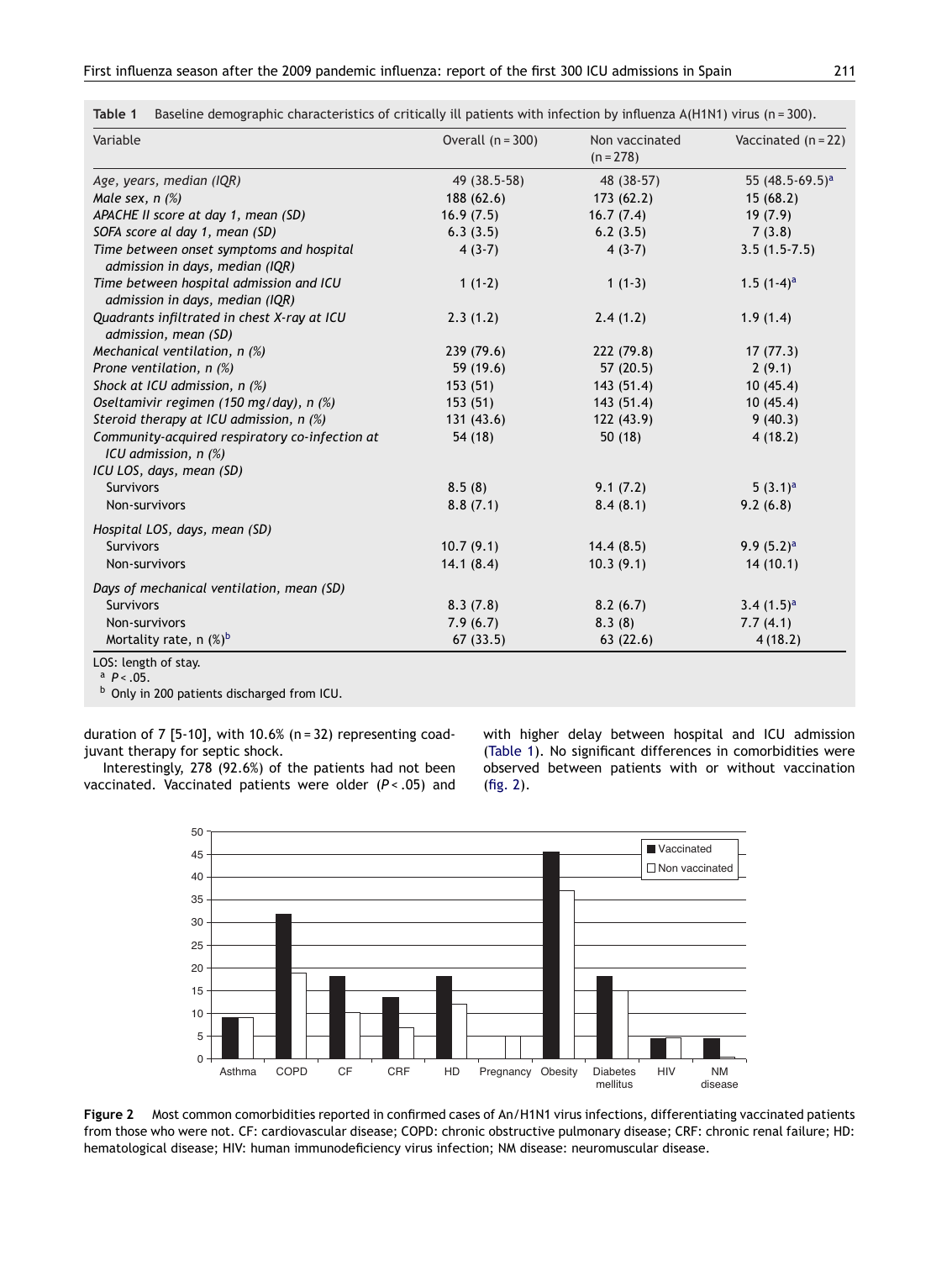<span id="page-4-0"></span>

|          | Table 2 Clinical characteristics of patients with infection by influenza A(H1N1) virus (only in 200 patients discharged from |  |
|----------|------------------------------------------------------------------------------------------------------------------------------|--|
| $ICU$ ). |                                                                                                                              |  |

| Variable                                                                                   | Survival $(n = 133)$ | Non-survival<br>$(n = 67)$ | P-value    | OR (95%CI)               |
|--------------------------------------------------------------------------------------------|----------------------|----------------------------|------------|--------------------------|
| Age, years, mean (SD)                                                                      | 48.7 (14.9)          | 50.0(13.5)                 | .34        |                          |
| Male sex, $n$ $(\%)$                                                                       | 83 (62.4)            | 46 (68.7)                  | .38        |                          |
| APACHE II score at day 1, mean (SD)                                                        | 14.2(6)              | 21.8(7.8)                  | $-.001$    | $\overline{\phantom{0}}$ |
| SOFA score al day 1, mean (SD)                                                             | 4.6(2.6)             | 8.6(3.9)                   | $-.001$    |                          |
| Time between onset symptoms and hospital admission<br>in days, mean (SD)                   | 4.5(3.2)             | 5.2(3.7)                   | $\cdot$ .2 |                          |
| Time between hospital admission and ICU admission in<br>days, mean (SD)                    | 1.8(2.2)             | 2.6(3.4)                   | .06        |                          |
| Quadrants infiltrated in chest X-ray at ICU admission,<br>mean(SD)                         | 2(1.2)               | 2.7(1)                     | $-.001$    |                          |
| Invasive Mechanical ventilation, n (%)                                                     | 55(42)               | 62(92.5)                   | $-.001$    | $1.9(1.6-2.4)$           |
| Prone ventilation, $n$ (%)                                                                 | 13(9.8)              | 26(38.8)                   | $-.001$    | $2.2(1.4-3.5)$           |
| Shock at ICU admission, n (%)                                                              | 42(31.6)             | 55(82.1)                   | $-.001$    | $2(1.6-2.6)$             |
| Steroid therapy at ICU admission, n (%)                                                    | 50 $(37.6)$          | 40(59.7)                   | 3.05       | $1.3(1.1-1.7)$           |
| Acute Kidney Injury, n (%)                                                                 | 21(15.8)             | 33(49.3)                   | $-.001$    | $1.9(1.4-2.8)$           |
| Community-acquired respiratory co-infection at ICU<br>admission, n (%)                     | 16(12)               | 21(31.3)                   | $-.05$     | $1.6(1.1-2.4)$           |
| Viral pneumonia, n (%)                                                                     | 84 (63.2)            | 44 (65.7)                  | .72        |                          |
| Time in days between onset of symptoms and first doses<br>of antiviral received, mean (SD) | 5.2(3.2)             | 5.6(3.1)                   | .33        |                          |
| Comorbidities, n (%)                                                                       |                      |                            |            |                          |
| Asthma                                                                                     | 16(12.5)             | 3(4.5)                     | .08        |                          |
| Chronic Obstructive Pulmonary Disease                                                      | 26(19.5)             | 16(23.9)                   | .47        |                          |
| Cardiovascular disease                                                                     | 15(11.3)             | 8(11.9)                    | .89        |                          |
| <b>Chronic Renal Failure</b>                                                               | 9(6.8)               | 6(9)                       | .57        |                          |
| Hematologic disease                                                                        | 9(6.8)               | 16(23.9)                   | $-.05$     | $1.9(1.5-3.3)$           |
| Pregnancy                                                                                  | 7(5.3)               | 1(1.5)                     | $\cdot$ 2  |                          |
| Obesity                                                                                    | 53 $(39.8)$          | 17(25.4)                   | $-.05$     | $0.8(0.6-0.9)$           |
| Diabetes mellitus                                                                          | 24(18)               | 8(11.9)                    | .26        |                          |
| Human immunodeficiency virus                                                               | 1(0.8)               | 9(13.4)                    | $-.001$    | $6.9(1.1-44.7)$          |
| Vaccinated, n (%)                                                                          | 8(6)                 | 4(6)                       | .99        | $\overline{\phantom{0}}$ |

As of February 15 2011, 200 patients (66.6%) had been discharged from the ICU and 67 of them (33.5%) had died. The mortality rate was not different between patients who received vaccination (18.2%) compared to those who did not (22.6%; *P* = .79; OR = 1.32; 95%CI, 0.45-3.84). The 4 vaccinated patients who died had significant comorbidities (severe immunosuppression due to lung  $-n=1$ bone marrow transplantation  $-n = 1 -$  and acute leukaemia  $-$ n = 2 $-$ ). Among patients who underwent invasive mechanical ventilation (n = 117), the mortality was very high (n =  $62$ ; 53%).

The characteristics of patients at ICU admission according to survival or death  $(n = 200)$  are shown in Table 2. Patients who died presented higher APACHE II and SOFA scores at ICU admission. No differences in comorbidities were observed except for haematological disease (OR = 1.9; 95%CI, 1.5-3.3) and human immunodeficiency virus infection ( $OR = 6.9$ ;  $95\%$ CI, 1.1-44.7) which were more frequent in non-survivors. Obesity was associated with a better prognosis (OR = 0.8; 95%CI, 0.6-0.9). Development of shock (OR = 2; 95%CI, 1.6-2.6); acute kidney injury (AKI) (OR = 1.9; 95%CI, 1.4-2.8), need for invasive MV (OR = 1.9; 95%CI, 1.6-2.4), number of quadrant infiltrates in chest X-ray (2.6 vs. 1.9; *P* < .05), steroid therapy (OR = 1.3; 95%CI,

1.1-1.7) and CARC (OR = 1.6; 95%CI, 1.1-2.4) were most frequent in non-survivors. APACHE II score, SOFA score, infiltrates in chest X-ray, invasive MV, shock at ICU admission, AKI, CARC, hematological disease, HIV infection and vaccination were variables included in the multivariate analysis to determine their association with the mortality. Stepwise logistic regression analysis showed that APACHE II score by point of increase (OR = 1.07; 95%CI, 1.01-1.14; *P* = .02), infiltrates in chest X-ray by quadrant (OR = 1.6; 95%CI, 1.08-2.4; *P* = .01), haematological disease (OR = 4.5; 95%CI, 1.2-17.5; *P* = .02) and invasive MV (OR = 9.4; 95%CI, 2.9-30.8; *P* < .001) were variables independently associated with mortality. The multivariate models had a Hosmer-Lemeshow goodness-of-fit test score of 13.04  $(P = .11)$ .

#### **Discussion**

To the best of our knowledge, this is the first study that presents a relatively large number of patients admitted to the ICU for severe infection due to the An/ H1N1 virus in the 2010-11 seasonal influenza outbreak, this being in the post-pandemic period.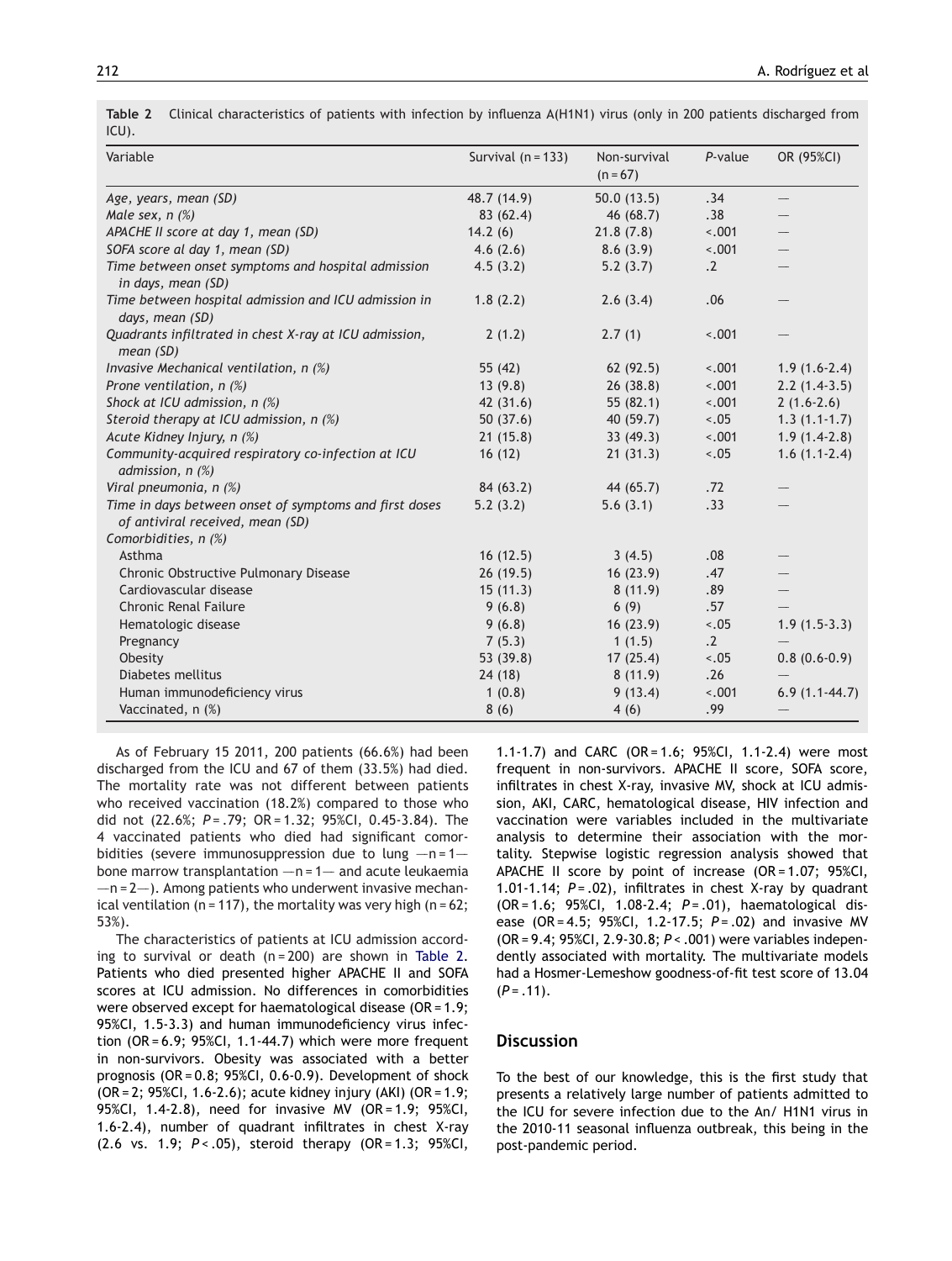In our series, the presenting features of An/H1N1 influenza during the winter of 2010-11 were quite similar to those described in the past 2009 A/H1N1 virus infection pandemic. Nevertheless some aspects need to be pointed out.

In this report, the severity of disease in patients (APACHE II score 16.9) was greater than that observed during the 2009 pandemic (APACHE II 13.8;  $P < .001$ <sup>5</sup>. The frequency of comorbidities in the current series (76% of patients) was also higher than that observed in the 2009 pandemic (69.6%;  $P = .01$ )<sup>5-7</sup>. While obesity remained the most frequent comorbidity, there was an increase in the number of patients with haematological disease during the 2010- 11 seasonal influenza outbreak compared to the pandemic period. This was the fourth most frequent comorbidity and it was the only one independently associated with mortality in the multivariate analysis.

Primary viral pneumonia was significantly more frequent (63.2%) during the 2010-11 seasonal influenza outbreak compared with recently published data for the previous (2009 pandemic) outbreak (54.8%;  $P < .01$ )<sup>10</sup>. The rapid progression of pulmonary viral infection from respiratory failure to Acute Respiratory Distress Syndrome (ARDS) may be related to a significant increase in the need for MV in the current seasonal outbreak (79%) compared to the 2009 pandemic outbreak (61.5%;  $P < .01$ <sup>14</sup>. The mortality rate of ventilated patients was very high (53%) in the present study and invasive MV was independently associated with mortality in the multivariate analysis.

The implementation of early (<2 days) antiviral therapy was associated with a lower mortality rate in ventilated patients with 2009 H1N1<sup>14</sup>. While all patients received antiviral treatment, the present study showed a one-day delay (5 days instead of 4 days) in the administration of antiviral agents compared to previous studies<sup>14</sup>.

All these variables must be considered in order to explain the higher mortality observed in the current seasonal outbreak (33%) compared to that reported during the 2009 pandemic  $(21\%; P < .01)^{14}$ . Although in the present study only haematological disease, the need for MV, APACHE II score and number of quadrants infiltrates in chest X-ray were factors associated with mortality, other variables cannot be excluded given that the study may be underpowered to identify other factors also associated with mortality.

The use of corticosteroids in the present report was very high (43% of cases). WHO guidelines for the management of human infection with pandemic (H1N1) Influenza A infection recommend that corticosteroid therapy should not be used routinely. Recently, Martin-Loeches et al<sup>[15](#page-8-0)</sup> showed that the early use did not result in better outcomes and may be associated with an increased risk of super-imposed infections.

Many studies have demonstrated temporal relationships between influenza activity and CARC. During past pandemics, the bacteria most often recovered were common colonizers of the upper respiratory tracts of healthy persons, i.e., *Haemoohilus influenzae, S. pneumoniae, S. pyogenes* or *Staphylococcus aureus<sup>16-18</sup>. Moreover*, substantial laboratory evidence for synergism between influenza A and bacterial microorganisms has been suggested<sup>19</sup>. During the 2010-11 seasonal influenza outbreak, CARC was present in 18% of cases, this prevalence being similar to that reported in the 2009 outbreak  $(17.5\%)^{10}$ .

Finally, in the present report, 92.6% of the patients admitted to the ICU were not vaccinated. The presentation of ARDS with severe refractory hypoxemia is particularly common in patients with this disease process and might be linked to an abnormal immune response $20$ . Vaccination induces broad and improved cross protection against severe illness of multiple subtypes of influenza A virus. While vaccination has been a matter of debate, there has nevertheless been no evidence of harm or serious side effects in the vaccine trials that were conducted. In our study, the 4 vaccinated patients who died had severe risk factors and death was related to serious underlying comorbidities; given their immunosuppression status, it is possible that an inadequate immune response to the influenza vaccine had occurred. Moreover, Pregnancy was significantly associated with primary viral pneumonia due to  $An/H1N1^{21}$  $An/H1N1^{21}$  $An/H1N1^{21}$  and it was recognized as important risk factor for developed severe hypoxemia. However, all pregnant women included in the present report were not vaccinated. No definitive conclusions can be drawn about the impact of vaccination based on our results given the small number of vaccinated patients included in the study. However, vaccinated patients seemed to have a more favorable outcome as evidenced by briefer stays in the ICU (4 days) and hospital (5 days) and fewer day under mechanical ventilation (5 days) [\(Table 1\).](#page-3-0) Future studies are needed to clarify the impact of vaccination on outcome in critically ill patients.

The short follow up of the patients is a limitation of this study that should be further addressed. Indeed, the mortality rate in the present series could be underestimated given that 100 patients remained in the ICU at the time of this report, with a median follow up of 30 days in those patients. However, it is important to report in a timely manner our clinical experience with patients infected with the An/H1N1 virus to be aware of their clinical characteristics and possible differences with the previous 2009 outbreak, all of them pointing to a greater severity of illness and higher mortality as seen in the current series. In addition, early information on how recommendations on the management of critically ill patients with An/H1N1virus infection (i.e, on the use of antiviral agents or on the administration of corticosteroids) are being followed is of immediate practical relevance.

In conclusion, patients admitted to the ICU in the 2010- 11 seasonal influenza outbreak appear to have a higher severity of illness, higher frequency of severe comorbidities, higher incidence of primary viral pneumonia and increased mortality compared with those observed in the 2009 pandemic outbreak. Hematological disease, severity of illness at ICU admission, number of quadrants infiltrates in chest X-ray and the requirement for mechanical ventilation were variables independently associated with mortality. Vaccination appears to be associated with improved outcomes. This report is aimed at providing a general description of the first An/H1N1 influenza patients admitted to Spanish ICUs. Further in-depth studies with a larger sample size are needed to confirm these preliminary results.

#### **Finance**

Supported by Instituto de Salud Carlos III (Ministry of Science and Innovation).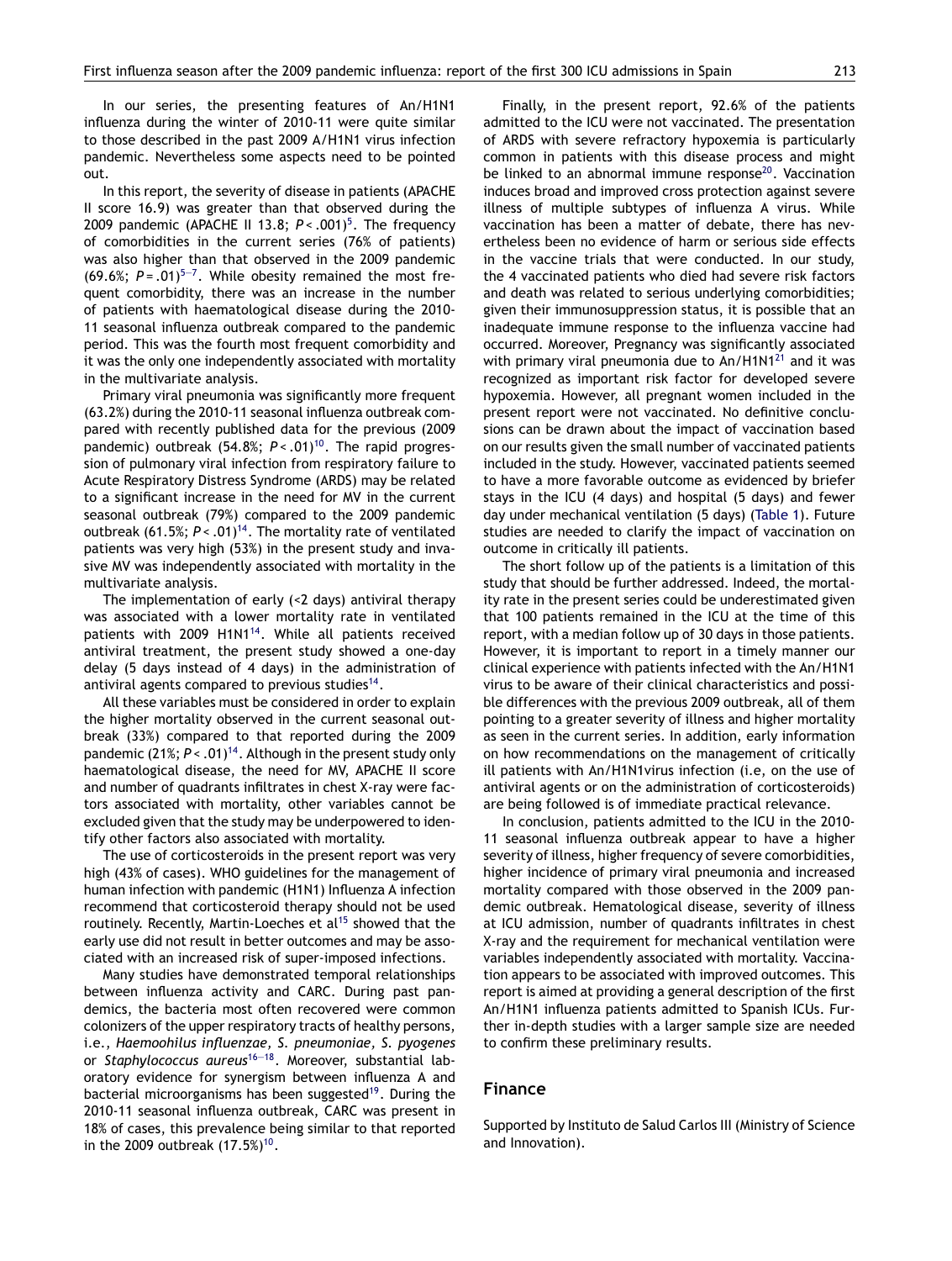# **Conflict of interests**

Authors declare no conflict of interests regarding the present manuscript.

## **Authors' contributions**

AR assisted in the design of the study, coordinated patient recruitment, analyzed and interpreted the data, and with IML assisted in writing the paper. JB, PO, FAL, RZ, JG, JB, FG, JR made an important contribution to acquisition and analysis of data. JC, JL, IML and EC were involved in revising it critically for important intellectual content. CL, FP and AE made a substantial contribution to the conception and interpretation of data, and revised the final manuscript version. They all approved the final version to be published.

# **H1N1 SEMICYUC/REIPI/CIBERES Working Group investigators**

*Andalucía:* Pedro Cobo (Hospital Punta de Europa, Algeciras); Javier Martins (Hospital Santa Ana Motril, Granada); Cecilia Carbayo (Hospital Torrecardenas, Almería); Emilio Robles-Musso, Antonio Cárdenas, Javier Fierro (Hospital del Poniente, Almería); Dolores Ocaña Fernández (Hospital Huercal, Overa, Almería); Rafael Sierra (Hospital Puerta del Mar, Cádiz); M. Jesús Huertos (Hospital Puerto Real, Cádiz); Juan Carlos Pozo, R. Guerrero (Hospital Reina Sofía, Córdoba); Enrique Márquez (Hospital Infanta Elena, Huelva); Manuel Rodríguez-Carvajal (Hospital Juan Ramón Jiménez, Huelva); Ángel Estella (Hospital del SAS de Jerez, Jerez de la Frontera); José Pomares, José Luis Ballesteros (Hospital Universitario San Cecilio, Granada); Yolanda Fernández, Francisco Lobato, José F. Prieto, José Albofedo-Sánchez (Hospital Costa del Sol, Marbella); Pilar Martínez; María Victoria de la Torre; María Nieto (Hospital Virgen de la Victoria, Málaga); Miguel Ángel Díaz Castellanos (Hospital Santa Ana de Motril, Granada); Guillermo Sevilla (Clínica Sagrado Corazón, Sevilla); José Garnacho-Montero, Rafael Hinojosa, Esteban Fernández (Hospital Virgen del Rocío, Sevilla); Ana Loza, Cristóbal León (Hospital Universitario Nuestra Señora de Valme, Sevilla); Ángel Arenzana (Hospital Virgen de la Macarena, Sevilla), Dolores Ocaña (Hospital de la Inmaculada, Sevilla); Inés Navarrete (Hospital Virgen de las Nieves, Granada); Medhi Zaheri Beryanaki (Hospital de Antequera); Ignacio Sánchez (Hospital NISA Sevilla ALJARAFE, Sevilla).

*Aragón:* Manuel Luis Avellanas, Arantxa Lander, S. Garrido Ramírez de Arellano, M.I. Marquina Lacueva (Hospital San Jorge, Huesca); Pilar Luque, Elena Plumed Serrano, Juan Francisco Martín Lázaro (Hospital Lozano Blesa, Zaragoza); Ignacio González (Hospital Miquel Servet, Zaragoza); Jose M. Montón (Hospital Obispo Polanco, Teruel); Paloma Dorado Regil (Hospital Royo Villanova, Zaragoza).

*Asturias:* Lisardo Iglesias, Carmen Pascual González (Hospital Universitario Central de Asturias [HUCA], Oviedo); Quiroga (Hospital De Cabueñes, Gijón); Águeda García-Rodríguez (Hospital Valle del Nalón, Langreo).

*Baleares:* Lorenzo Socias, Pedro Ibánez, Marcío Borges-Sa, A. Socias, A. Del Castillo (Hospital Son Llàtzer, Palma

de Mallorca); Ricard Jordà Marcos (Clínica Rotger, Palma de Mallorca); José M. Bonell (USP, Clínica Palmaplanas, Palma de Mallorca); Ignacio Amestarán (Hospital Son Dureta, Palma de Mallorca).

*Canarias:* Sergio Ruiz-Santana, Juan José Díaz (Hospital Dr. Negrín, Las Palmas de Gran Canaria); Sisón (Hospital Doctor José Molina, Lanzarote); David Hernández, Ana Trujillo, Luis Regalado (Hospital General La Palma, La Palma); Leonardo Lorente (Hospital Universitario de Canarias, Tenerife); Mar Martín (Hospital de La Candelaria, Tenerife); Sergio Martínez, J.J. Cáceres (Hospital Insular de Gran Canaria).

*Cantabria:* Borja Suberviola, P. Ugarte (Hospital Universitario Marqués de Valdecilla, Santander).

*Castilla-La Mancha:* Fernando García-López (Hospital General, Albacete); Ángel Álvaro Alonso, Antonio Pasilla (Hospital General La Mancha Centro, Alcázar de San Juan); M. Luisa Gómez Grande (Hospital General de Ciudad Real, Ciudad Real); Antonio Albaya (Hospital Universitario de Guadalajara, Guadalajara); Alfonso Canabal, Luis Marina, (Hospital Virgen de la Salud, Toledo); Almudena Simón (Hospital Nuestra Señora del Prado, Toledo); José María Añón (Hospital Virgen de la Luz, Cuenca).

*Castilla y León:* Juan B. López Messa (Complejo Asistencial de Palencia, Palencia), M. Jesús López Pueyo, M.V. Ortiz (Hospital General Yagüe, Burgos); Zulema Ferreras (Hospital Universitario de Salamanca, Salamanca); Santiago Macias (Hospital General de Segovia, Segovia); José Ángel Berezo, Jesús Blanco Varela (Hospital Universitario Río Hortega, Valladolid), A. Andaluz Ojeda (Hospital Universitario, Valladolid); Antonio Álvarez Terrero (Hospital Virgen de la Concha, Zamora); Fabiola Tena Ezpeleta (Hospital Santa Bárbara, Soria); Zulema Páez, Álvaro García (Hospital Virgen Vega, Salamanca).

*Cataluna: ˜* Rosa M. Catalán (Hospital General de Vic, Vic); Miquel Ferrer, Antoni Torres, Catia Cilloniz (Hospital Clínic, Barcelona); Sandra Barbadillo (Hospital General de Catalunya-CAPIO, Barcelona); Lluís Cabré, Ignacio Baeza (Hospital de Barcelona, Barcelona); Assumpta Rovira (Hospital General de L'Hospitalet, L'Hospitalet de Llobregat); Francisco Álvarez-Lerma, Antonia Vázquez, Joan Nolla (Hospital del Mar, Barcelona); Francisco Fernández, Joaquim Ramón Cervelló; Raquel Iglesia (Centro Médico Delfos, Barcelona); Rafael Mañez, J. Ballús, Rosa M. Granada (Hospital de Bellvitge, L'Hospitalet de Llobregat); Jordi Vallés, Marta Ortiz, C. Guía (Hospital de Sabadell, Sabadell); Fernando Arméstar, Joaquim Páez (Hospital Dos de Mayo, Barcelona); Jordi Almirall, Xavier Balanzo (Hospital de Mataró, Mataró); Jordi Rello, Elena Arnau, Marcos Pérez, César Laborda, Jesica Souto, Mercedes Palomar (Hospital Vall d'Hebron, Barcelona); Iñaki Catalán (Hospital Sant Joan de Déu, Manresa); Josep M. Sirvent, Cristina Ferri, Nerea López de Arbina (Hospital Josep Trueta, Girona); Mariona Badía, Montserrat Valverdú-Vidal, Fernando Barcenilla (Hospital Arnau de Vilanova, Lleida); Mònica Magret (Hospital Sant Joan de Reus, Reus); M.F. Esteban, José Luna (Hospital Verge de la Cinta, Tortosa); Juan M. Nava, J. González de Molina (Hospital Universitario Mútua de Terrassa, Terrassa); Zoran Josic (Hospital de Igualada, Igualada); Francisco Gurri, Paula Rodríguez (Hospital Quirón, Barcelona); Alejandro Rodríguez, Thiago Lisboa, Ángel Pobo, Sandra Trefler (Hospital Universitario Joan XXIII, Tarragona); Rosa María Díaz (Hospital San Camil, Sant Pere de Ribes, Barcelona);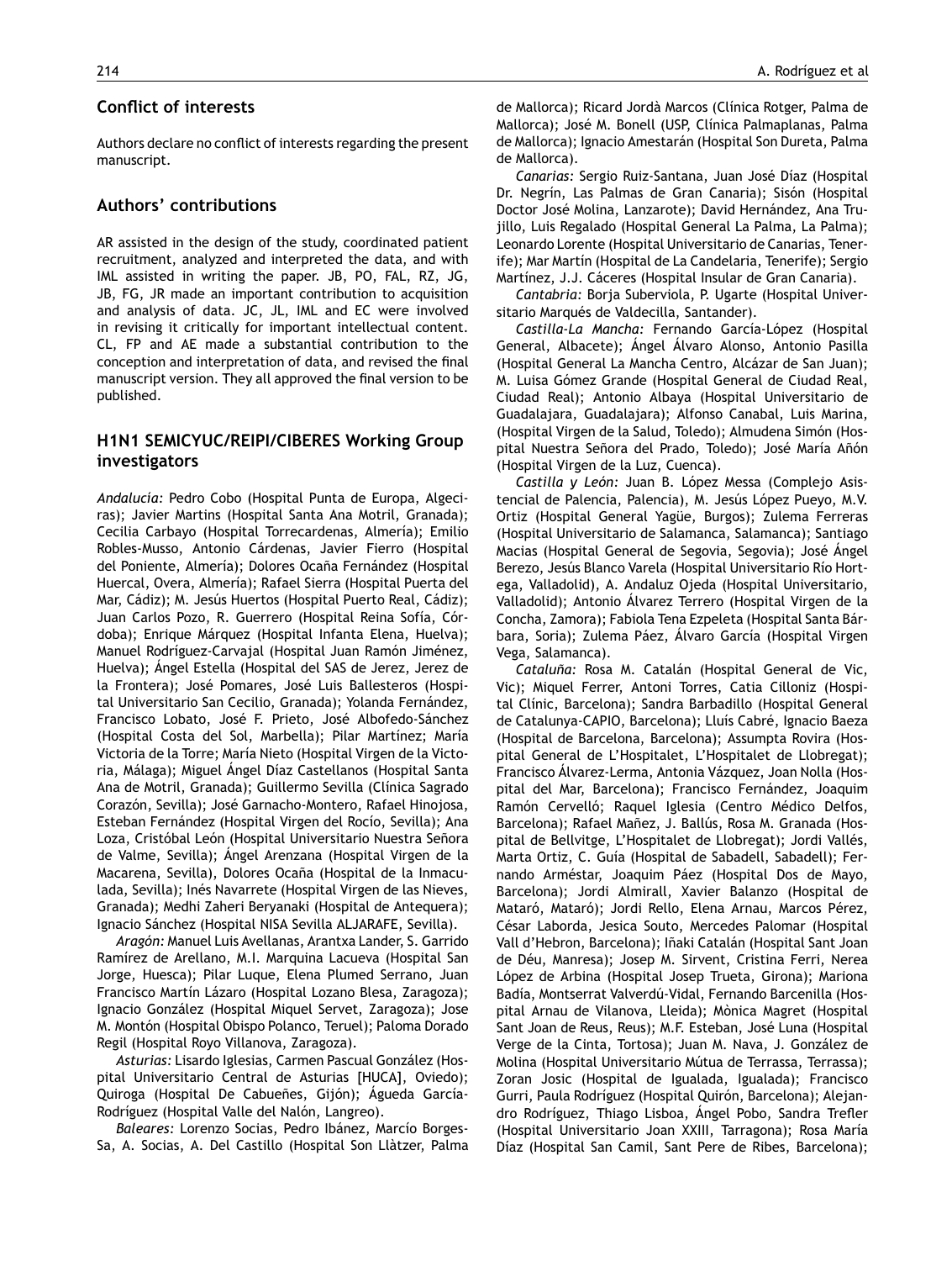<span id="page-7-0"></span>Eduard Mesalles (Hospital Germans Trias i Pujol, Badalona); Diego de Mendoza (Hospital M. Broggi, Sant Joan Despí).

*Extremadura:* Juliá-Narváez José (Hospital Infanta Cristina, Badajoz), Alberto Fernández-Zapata, Teresa Recio, Abilio Arrascaeta, M. José García-Ramos, Elena Gallego (Hospital San Pedro de Alcántara, Cáceres); Fernándo Bueno (Hospital Virgen del Puerto, Plasencia); Mercedes Díaz (Hospital de Mérida, Mérida).

*Galicia:* M. Lourdes Cordero, José A. Pastor, Luis Álvarez-Rocha (CHUAC, A Coruña); Dolores Vila (Hospital Do Meixoeiro, Vigo); Ana Díaz Lamas (Hospital Arquitecto Marcide, Ferrol); Javier Blanco Pérez, M. Ortiz Piquer (Hospital Xeral-Calde, Lugo); Eleuterio Merayo, Víctor José López-Ciudad, Juan Cortes Cañones, Eva Vilaboy, José Villar Chao (Complejo Hospitalario de Ourense, Ourense); Eva Maria Saborido (Hospital Montecelo, Pontevedra); Raul José González (H. Miguel Domínguez, Pontevedra); Santiago Freita, Enrique Alemparte, Ana Ortega (Complejo Hospitalario de Pontevedra, Pontevedra); Ana María López, Julio Canabal, Enrique Ferres (Clínica Universitaria Santiago de Compostela, Santiago).

La Rioja: José Luis Monzón, Félix Goñi (Hospital San Pedro, Logroño).

*Madrid:* Frutos Del Nogal Sáez, M. Blasco Navalpotro (Hospital Severo Ochoa, Madrid); M. Carmen García-Torrejón (Hospital Infanta Elena, Madrid); César Pérez-Calvo, Diego López (Fundación Jiménez Díaz, Madrid); Luis Arnaiz, S. Sánchez-Alonso, Carlos Velayos, (Hospital Fuenlabrada, Madrid); Francisco del Río, Miguel Ángel González (Hospital Clínico San Carlos, Madrid); María Cruz Martín, José M. Molina (Hospital Nuestra Señora de América, Madrid); Juan Carlos Montejo, Mercedes Catalán (Hospital Universitario 12 de Octubre, Madrid); Patricia Albert, Ana de Pablo (Hospital del Sureste, Arganda del Rey); José Eugenio Guerrero, María Zurita, Jaime Benitez Peyrat (Hospital Gregorio Marañón, Madrid); Enrique Cerdá, Manuel Alvarez, Carlos Pey (Hospital Infanta Cristina, Madrid); Montse Rodríguez, Eduardo Palencia (Hospital Infanta Leonor, Madrid); Rafael Caballero (Hospital de San Rafael, Madrid); Concepción Vaquero, Francisco Mariscal, S. García, (Hospital Infanta Sofía, Madrid); Nieves Carrasco (Hospital Universitario La Princesa, Madrid); Isidro Prieto, A. Liétor, R. Ramos (Hospital Ramón y Cajal, Madrid); Beatriz Galván, Juan C. Figueira, M. Cruz Soriano (Hospital La Paz, Madrid); P. Galdós, Bárbara Balandin Moreno (Hospital Puerta de Hierro, Madrid); Fernández del Cabo (Hospital Monte Príncipe, Madrid); Cecilia Hermosa, Federico Gordo (Hospital de Henares, Madrid); Alejandro Algora (Hospital Universitario Fundación Alcorcón, Madrid); Amparo Paredes (Hospital Sur de Alcorcón, Madrid); J.A. Cambronero (Hospital Universitario Príncipe de Asturias, Madrid); Sonia Gómez-Rosado (Hospital de Móstoles, Madrid); Luis Miguel Prado López (Hospital Sanitas La Zarzuela, Madrid); A. Esteban, J.A. Lorente, N. Nin (Hospital de Getafe, Madrid).

*Murcia:* Sofía Martínez (Hospital Santa María del Rosell, Murcia); F. Felices Abad (Hospital Universitario Reina Sofía, Murcia); Mariano Martínez (Hospital Universitario Virgen de la Arrixaca, Murcia); Sergio Manuel Butí, Bernardo Gil Rueda, Francisco García (Hospital Morales Messeguer, Murcia).

*Navarra:* Laura Macaya, Enrique Maraví-Poma, I. Jimenez Urra, L. Macaya Redin, A. Tellería (Hospital Virgen del Camino, Pamplona); Josu Insansti (Hospital de Navarra, Pamplona).

*País Vasco:* Nagore González, Pilar Marco, Loreto Vidaur (Hospital de Donostia, San Sebastián); B. Santamaría, Tomás Rodríguez (Hospital de Basurto, Bilbao); Juan Carlos Vergara, Jose Ramon Iruretagoyena Amiano (Hospital de Cruces, Bilbao); Alberto Manzano (Hospital Santiago Apóstol, Vitoria); Carlos Castillo Arenal (Hospital Txagorritxu, Vitoria); Pedro María Olaechea, Higinio Martín (Hospital Galdakao-Usansolo, Vizcaya).

*Valencia:* José Blanquer (Hospital Clinic Universitari, Valencia); Roberto Reig Valero, A. Belenger, Susana Altaba (Hospital General de Castellón, Castellón); Bernabé Álvarez-Sánchez (Hospital General de Alicante, Alicante); Santiago Alberto Picos (Hospital Torrevieja Salud, Alicante); Ángel Sánchez-Miralles (Hospital San Juan, Alicante); Juan Bonastre, M. Palamo, Javier Cebrian, José Cuñat (Hospital La Fe, Valencia); Belén Romero (Hospital de Manises, Valencia); Rafael Zaragoza, Constantino Tormo (Hospital Dr. Peset, Valencia); Virgilio Paricio (Hospital de Requena, Valencia); Asunción Marques, S. Sánchez-Morcillo, S. Tormo (Hospital de la Ribera, Valencia); J. Latour (H.G. Universitario de Elche, Valencia); M. Ángel García (Hospital de Sagunto, Castellón).

*Andorra: Antoli Ribas (Hospital Nuestra Señora de Mer*itxell, Andorra).

#### **References**

- 1. Pérez-Padilla R, De la Rosa-Zamboni D, Ponce de León S, Hernández M, Quiñones-Falconi F, Bautista E, et al. Pneumonia and respiratory failure from swine-origin influenza A (H1N1) in Mexico. N Engl J Med. 2009;361:680—9.
- 2. Rodríguez A, Socias L, Guerrero JE, Figueira JC, González N, Maraví-Poma E, et al., GETGAG/SEMICYUC (Spanish working Group on severe pandemic influenza A). Pandemic Influenza A in the ICU: Experience in Spain and Latin America. Med Intensiva. 2010;34:87—94.
- 3. Nin N, Soto L, Hurtado J, Lorente JA, Buroni M, Arancibia F, et al. Clinical characteristics and outcomes of patients with 2009 influenza A(H1N1) virus infection with respiratory failure requiring mechanical ventilation. J Crit Care. 2010 Aug 3 [Epub ahead of print] PMID:20688465.
- 4. Rodríguez A, Lisboa T, Díaz E, Rello J, León C. From safety to prevention: A(H1N1) influenza, a new challenge for intensivits. Med Intensiva. 2009;33:265—6.
- 5. Rello J, Rodríguez A, Ibañez P, Socias L, Cebrian J, Marques A, et al. Intensive care adult patients with severe respiratory failure caused by Influenza A (H1N1)v in Spain. Crit Care. 2009;13:R148.
- 6. Kumar A, Zarychanski R, Pinto R, Cook DJ, Marshall J, Lacroix J, et al. Critically ill patients with 2009 influenza A(H1N1) infection in Canada. JAMA. 2009;302:1872—9.
- 7. The ANZIC Influenza Investigators. Critical care services and 2009 H1N1 influenza in Australia and New Zealand. N Engl J Med. 2009;361:1925—34.
- 8. Estenssoro E, Ríos FG, Apezteguía C, Reina R, Neira J, Ceraso D, et al. Pandemic 2009 Influenza A(H1N1) in Argentina: A Study of 337 Patients on Mechanical Ventilation. Am J Respir Crit Care Med. 2010;182:41—8.
- 9. Martín-Loeches I, Rodríguez A, Bonastre J, Zaragoza R, Sierra R, Marques A, et al. Severe pandemic (H1N1)v influenza A infection. Report on the first death in Spain. Respirology. 2010 [Epub ahead of print]. [doi:10.1111/j.1440-1843-2010.01874.x](http://dx.doi.org/10.1111/j.1440-1843-2010.01874.x).